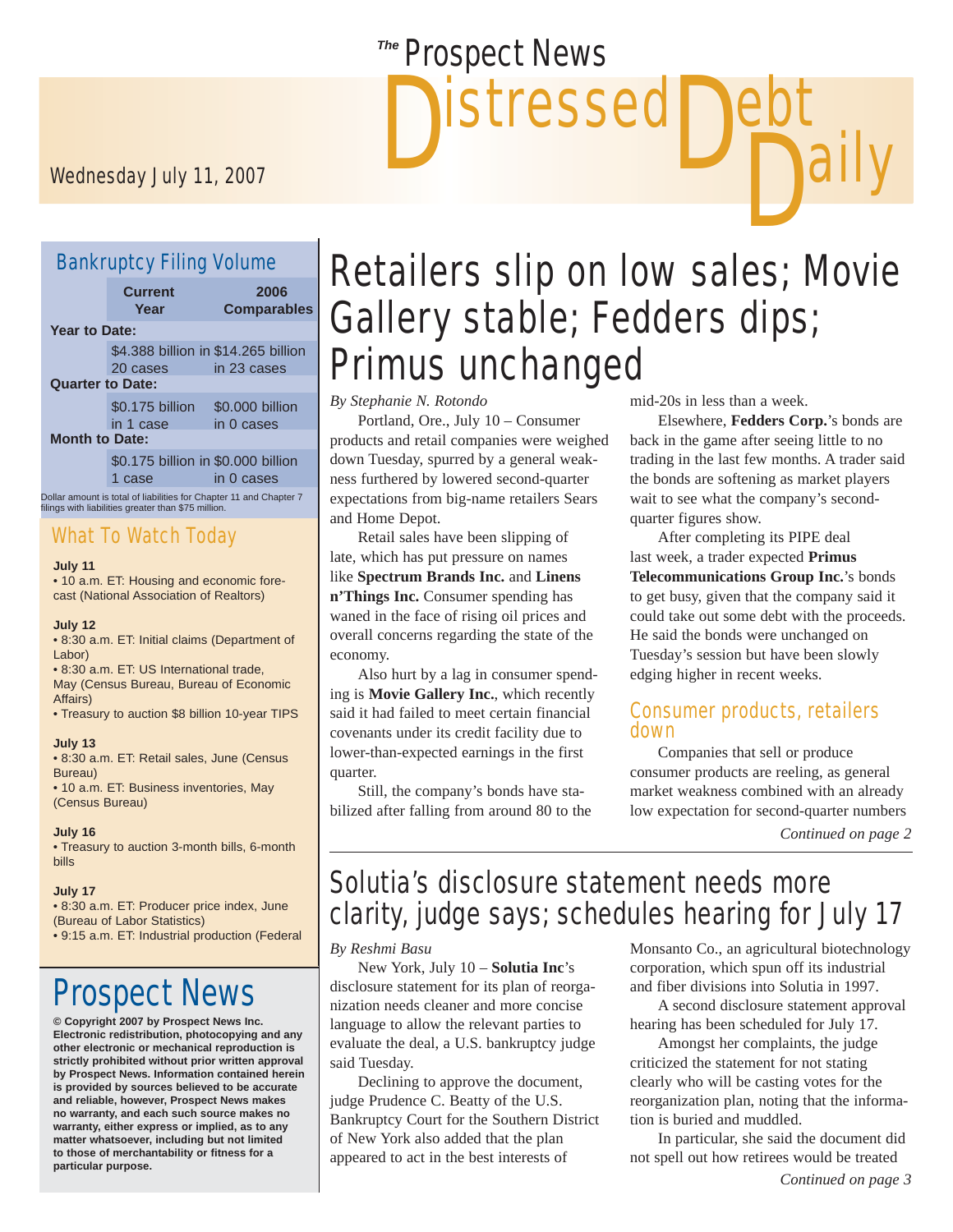

#### *Retailers slip on low sales; Movie Gallery stable; Fedders dips; Primus unchanged*

*Continued from page 1*

spur many retail-based bonds to slip.

 Spectrum Brands, the maker of Rayovac batteries as well as other consumer goods, saw its bonds "down a good bit," a trader said. He pegged the 11¼% notes due 2013 at 88.5 bid, 89 offered.

 "Certainly when you see Sears and Home Depot, consumer-driven type companies [which lowered second-quarter expectations], I think there is a caution factor there," he said.

 The trader also saw Linens n'Things floating-rate notes due 2014 lower at around 70. Names like **Bon-Ton Stores Inc**. and **Burlington Coat Factory Warehouse Corp.** were also deemed weaker, with the 10¼% notes due 2014 and the 11.125% notes due 2014 at 94 bid, 95 offered, respectively.

 At another desk, a trader attributed the sector's weakness to less consumer spending.

 "Retail sales are the worst they have been since 1991," he said.

 He said he saw Linens n'Things bonds trading at 69 bid, 71 offered, while **Claire's Stores Inc.** dipped 3 points from Monday, with the 10½% notes due 2017 at 87 bid, 89 offered.

 Retailers are expected to post June same-store sales results on Thursday, while the government will release its gauge of June retail sales on Friday.

#### Movie Gallery stable

 Movie Gallery's notes are stabilizing after last week's sell-off, with traders reporting that the 11% notes due 2012 are hovering in the 24 level.

 A trader said he saw the bonds trade as high as 24.75 during the session, with a low of 23.75. Another trader saw the debt at 23.5 bid, 24.5 offered.

 The first trader said he had heard that the Dothan, Ala.-based movie rental chain had attempted to secure a third-lien term loan but was unable to do so – which he said caused "everything to fall to pieces."

 But another trader said that was old news, noting that the company had said it was looking to exchange its notes for a third-lien issue plus equity. To do that, he said, the company had to get approval to boost the amount of shares in its stock.

 "I don't think they were able to get that," he said.

 "But that would not have prevented the bottom falling out," he added.

#### Fedders slips

 Air conditioner manufacturer Fedders is seeing its bonds slip, despite hotter temperatures, which were expected to boost the company's second-quarter performance.

 A trader quoted the 9 7/8% notes due 2014 at 26.5 bid, 28.5 offered, trading in light volume.

 "Nobody wants to play," he said. "Everybody is waiting for second-quarter numbers. Either they show improvement or the company needs to seriously think about doing some restructuring."

 "You would think it might have heated up with the heat wave," he quipped.

#### Primus unchanged

 Virginia-based Primus Telecommunications' notes have slowly been inching up, but remained unchanged during the last few sessions, which surprised one trader.

 The trader quoted the 3¾% notes due 2010 at 72 bid, 74 offered – also the market for the 8% notes due 2014 – while the 12¾% notes due 2009 were seen at 96.5 bid, 97.5 offered.

 Though the bonds have been firming of late, the trader was surprised that more people were not getting involved in the name – especially the 3¾% and 8% notes – given the company's recent PIPE deal.

 "Those would certainly be issues that company would want to look at, I would think," he said, noting that proceeds from the PIPE deal may be used to take out old debt. "They can get more face value for less dollars."

 Last week, Primus completed the deal, netting \$18.9 million from the sale of 22.5 million shares of its common stock. In an 8-K filing with the Securities and Exchange Commission, the company said it would use the proceeds for general corporate purposes, including repaying outstanding debt.

#### InSight Health debt quiet

 Trading was light to non-existent in **InSight Health Services Corp.**'s debt, despite receiving approval on its prepackaged bankruptcy plan.

 A trader said the 9 7/8% junior notes due 2011 saw a market of 33 bid, 40 offered but did not trade. The floating-rate senior notes due 2011 did see some trades, he said, at a 95 bid, 97 offered, with most trades between 95 and 96.

 As the company looks to emerge bankruptcy on Aug. 1, the trader said it is the when-issued stock that will be interesting. Holders of the junior notes will receive 90% of the new common stock in the reorganized company.

 "That will be the security to trade going forward," he said.

#### Doral notes steady

**Doral Financial Corp.**'s floating-rate notes due 2007 – on July 20, to be exact – were seen offered at 97.75, a trader said, but there were no bids to be found.

 The trader, however, said he believed that a takeover deal led by Bear Stearns would go through, despite market concerns to the contrary.

 They syndicated that deal," he said. "I don't think it is going to be an issue. I don't think the coupon is in jeopardy, either."

 Instead, he thought that weakness in the subprime market was weighing on the Puerto Rico-based bank down.

 "I think it is just sympathy with other subprime," he said.

 In fact, that could be the case, as ratings agency Standard & Poor's looks to *Continued on page 5*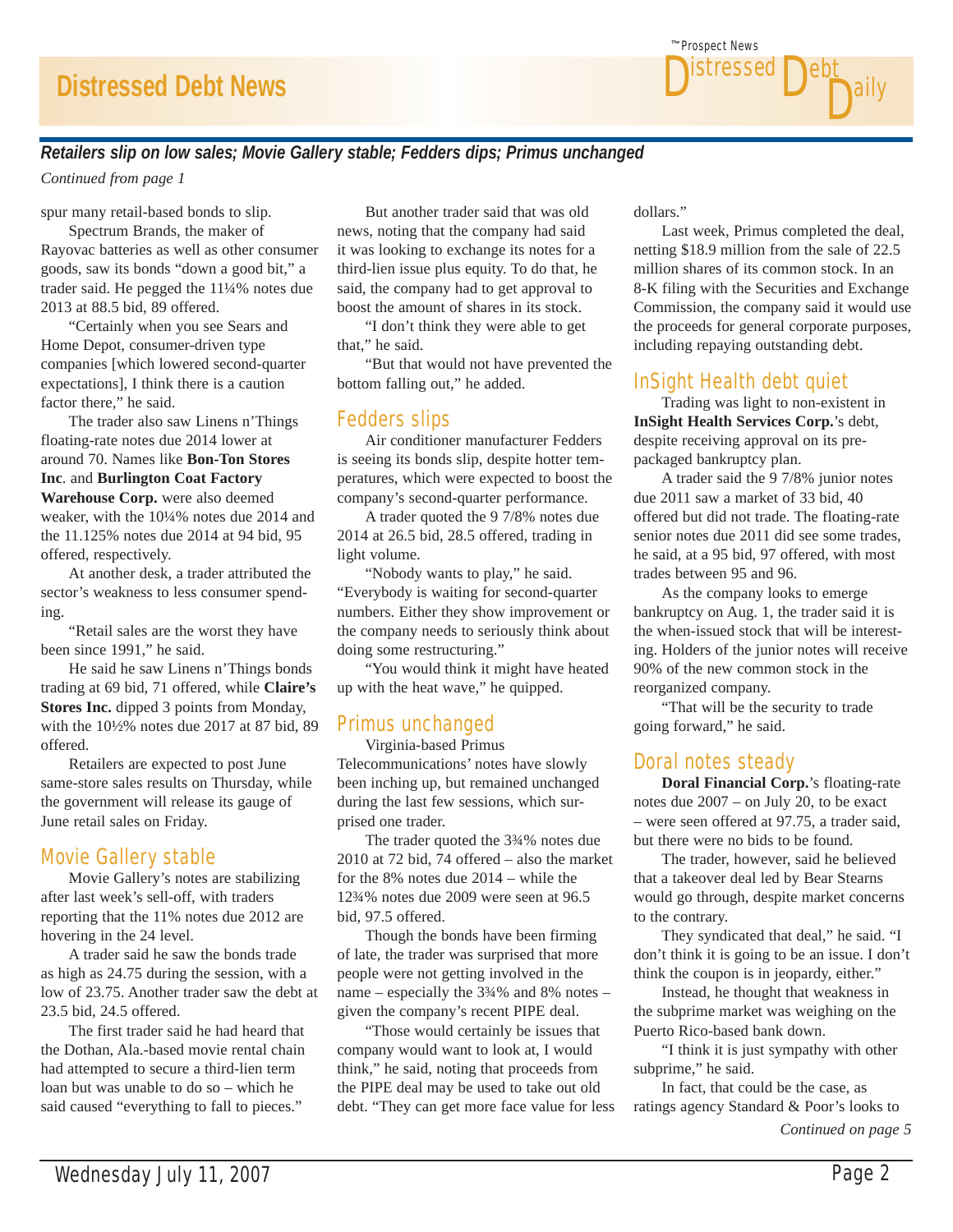

#### *Solutia's disclosure statement needs more clarity, judge says; schedules hearing for July 17*

*Continued from page 1*

under the plan and exactly who is entitled to vote, whether it is the retiree or the representative of the retiree committee.

 In the present form, Beatty told counsel that if retirees saw this document, their response would be "Huh?"

 The statement "doesn't deal in a way that would be understandable to retirees. It's a technical question but a lot of what is in there does not prepare them for what they need to know," she told the court.

 "These people are going to get all upset and you don't need that."

#### Dioxin claims prompt dispute

 Meanwhile counsel for Solutia said they had addressed questions surrounding Nitro tort claims. Nitro is a small town in West Virginia, which its residents say has become polluted from the release of the toxic chemical dioxin from an old chemical plant of Monsanto's.

 "Monsanto is taking all the claims," said Solutia attorney Jonathan S. Henes of Kirkland & Ellis LLP.

 However, judge Beatty disagreed. She said that from the disclosure statement, it appeared that Solutia was getting the raw end of the deal while Monsanto was receiving protection from tort claims.

 "I don't understand how you are doing anything for Solutia," she said, adding that all the claims were being left to the company.

 Pharmacia Corp., a former Monsanto affiliate, has also been named as a defendant in tort claims.

 "Under your plan, Pharmacia is not getting any release that would protect them under those tort claims," she added.

 Meanwhile, the counsel for the nitro tort claimants Stuart Calwell objected to the plan.

 He said that there needed to be an understanding that the residents of Nitro would have the right to pursue the claims even if the company emerged from bankruptcy.

 "All we want is to be able to emerge from this economic alignment…let them make their money," Calwell told the court.

 "But let us pursue our lawsuits as if this had never taken place."

 To that issue, Henes said Monsanto is taking all financial liabilities for the claims. He added that he assumed that all of them will be tort claims and they will survive.

 "All these dioxin claims – whether they are filed or not – will be Monsanto's responsibilities, said Henes, adding that was good news for Solutia.

 "We won't have to figure it out. In fact because Monsanto is taking those claims… Calwell can have his day in court."

#### Judge wants detail on Dickerson claims

 In another issue, the judge questioned the language surrounding the Dickerson claim, in which there are allegations that Solutia breached its fiduciary duties, causing losses to the company's savings and investment plan.

 "The plan just repeats what the statutes say in terms of defining that claim," the judge said, adding there needs to be fine tuning as to who the people really are as opposed to how those people are defined by the claim.

 The judge added that she was unsure as to whether to let Solutia settle with the lawyers from Dickerson because of how it would impact the larger picture of recovery rates.

 In another objection to the motion, senior secured noteholders said they wanted to make sure that there is not an early repayment of the notes, which are set to mature in 2009.

 "In essence, if they are to prepay, there will be some liabilities," said the committee's attorney John Cunningham of White & Case LLP.

 In particular, Cunningham criticized Solutia for overturning the classification of the noteholders at the last minute.

 "Thirteen months ago, they said we were unimpaired under the original plan. Therefore we are deemed to [accept] the plan. Last week, they flip it to where we are now impaired," he told the court.

#### Plan is premature, says noteholders

 In addition, Bennett Murphy, of Hennigan Bennett & Dorman LLP, counsel to the ad hoc committee of Solutia's noteholders, said that solicitation on the plan was premature because noteholders needed more disclosure.

 According to the noteholders, because the plan fully incorporates the terms of a settlement with Monsanto, the court must first approve that settlement before the plan can be confirmed.

 He noted there should be a settlement of the lien issue that will be contested by \$450 million of the noteholders, which he said he represented.

 The deal "gives Monsanto far too much for what they are giving.

"The plan is not ready for primetime."

 However, Edward S. Weisfelner of Brown Rudnick Berlack Israels LLP, representing the ad hoc trade claims committee, disagreed, saying that Murphy was playing the court through disingenuous arguments and was looking to up the leverage for his clients so that they could extort value.

 "You never heard the noteholders complain about the settlement until they lost the second lien litigation.

 On May 1, Solutia obtained a ruling that holders of its 7 3/8% notes due Oct. 15, 2027 and its 6.72% notes due Oct. 15, 2037 are not entitled to a lien on any company assets and therefore should be treated like all of the other unsecured creditors.

 The ruling was made by judge Beatty as part of the company's JP Morgan bondholder litigation.

 Weisfelner further told the court that Murphy represented about half of the class, under which \$270 million are "in and out of *Continued on page 4*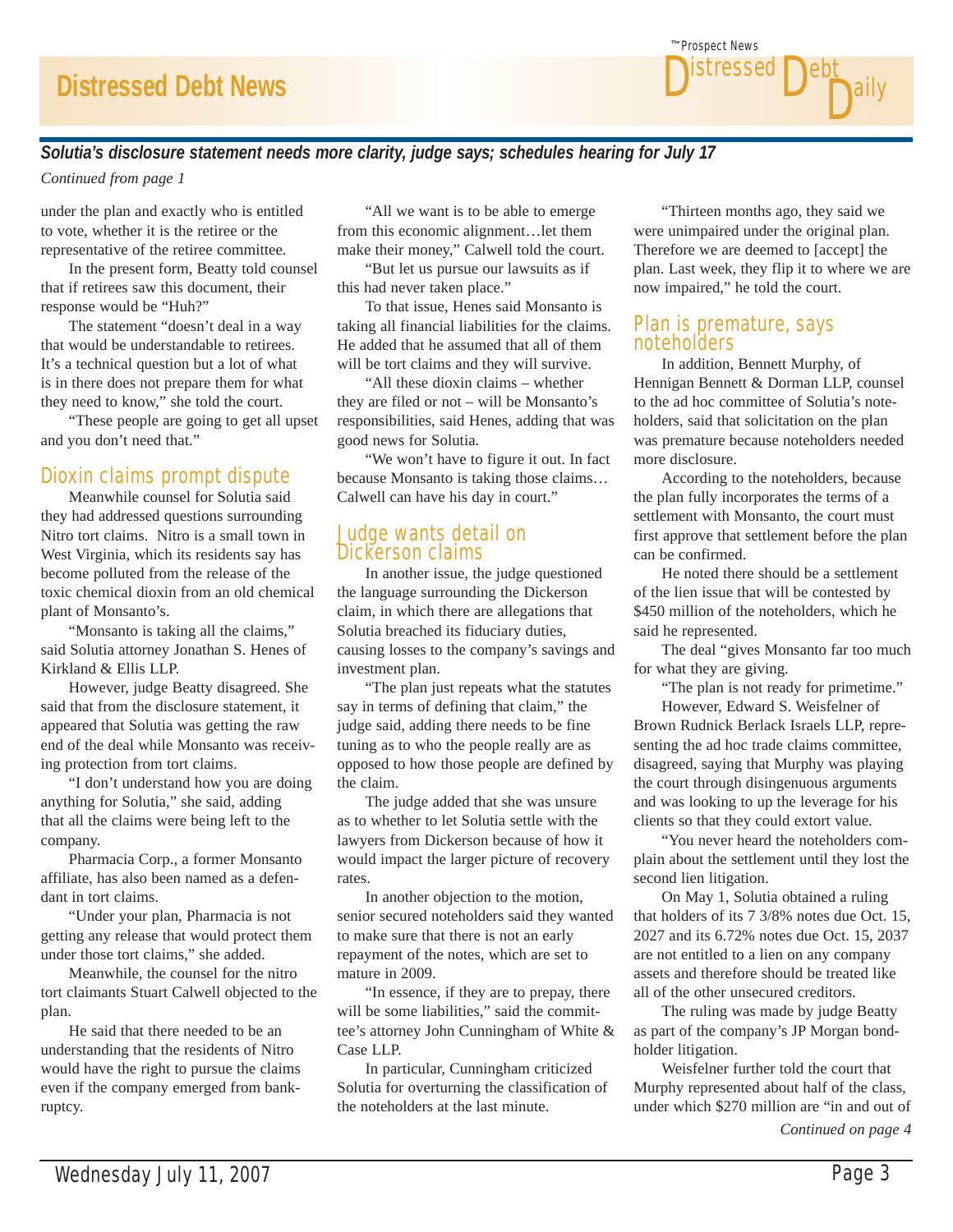## Delphi investors Appaloosa, Harbinger discuss possible new investment agreement

#### *By Jennifer Lanning Drey*

 Portland, Ore., July 10 – **Delphi Corp.** investors Appaloosa Management LP and Harbinger Capital Partners Master Fund I continue to engage in discussions with Delphi regarding a possible restructured investment in connection with the company's reorganization, the investors said in separate schedule 13D/A filings made Tuesday with the Securities and Exchange Commission.

 Both investors also said potential agreements include "many elements similar to those contained in the investment agreement and the plan framework support agreement."

 Delphi spokesman Lindsey Williams said Tuesday that Delphi terminated its equity purchase and commitment agreement and related plan framework support agreement with all involved investors in order to pursue another investor agreement.

 Delphi has not announced any investors with whom it is in negotiations, but Williams said, "It is our belief that some of the investors [from the previous agreement] will be part of a transaction going forward."

The previous agreement was original-

ly led by Cerberus Capital Management, LP and involved Appaloosa and Harbinger. However, Delphi announced in April that Cerberus was not expected to continue as a plan investor.

D<sup>ally</sup>

 $\mathbf{D}^{\text{ept}}$ 

Prospect News *The* stresse

 Delphi plans to have a new framework agreement in place by the end of July, Williams said.

 Delphi, a Troy, Mich.-based automotive electronics manufacturer, filed for bankruptcy on Oct. 8, 2005 in the U.S. Bankruptcy Court for the Southern District of New York. Its Chapter 11 case number is 05-44481.

#### *Solutia's disclosure statement needs more clarity, judge says; schedules hearing for July 17*

*Continued from page 3*

the credit" on an hourly basis thanks to frequent trading.

 "They shift like the sand in an hour glass," Weisfelner told the court.

 "Murphy does not need disclosure. He's not complaining about disclosure.

 "This is about playing the judge," he added, suggesting that Murphy was representing the interests of hedge funds only.

 Moreover, Daniel H. Golden of Akin Gump Strauss Hauer & Feld LLP, the counsel for the official committee of unsecured creditors, agreed with Weisfelner that the disclosure statement should be approved.

 "Nothing has changed from a month ago," Golden told the court remarked, adding that official creditors committee has been chastised by Murphy for supporting a global settlement.

#### Equity committee wants more disclosure

 Meanwhile the official committee of equity security holders said the amended plan provides shareholders something which it had not before – warrants.

 But he committee said that two issues need to be disclosed: the value of the stock and whether equity holders are receiving enough

value in return for their claim.

 "They [debtors] have to sell this. We believe Monsanto had a part in penning this," the counsel for the equity shareholders told the court.

 In delaying her ruling, judge Beatty noted that "little things keep on popping out of the woodwork."

 She asked that the debtors address the mechanics of the retirees and tort claims as well as be more upfront with the release issues.

 The disclosure statement has "slung a little too far in terms of taking a pro-Monsanto/Pharmacia position," she told the court.

 "You talk about what Monsanto is doing for you. You have to address those people…who don't believe Monsanto walks on water."

 Judge Beatty remarked that the debtors should address issues arising from the objections as well as clarify the language of the disclosure statement.

 Solutia, a St. Louis-based manufacturer and provider of performance films, specialty chemicals and an integrated family of nylon products, filed for bankruptcy on Dec. 17, 2003. Its Chapter 11 case number is 03-17949.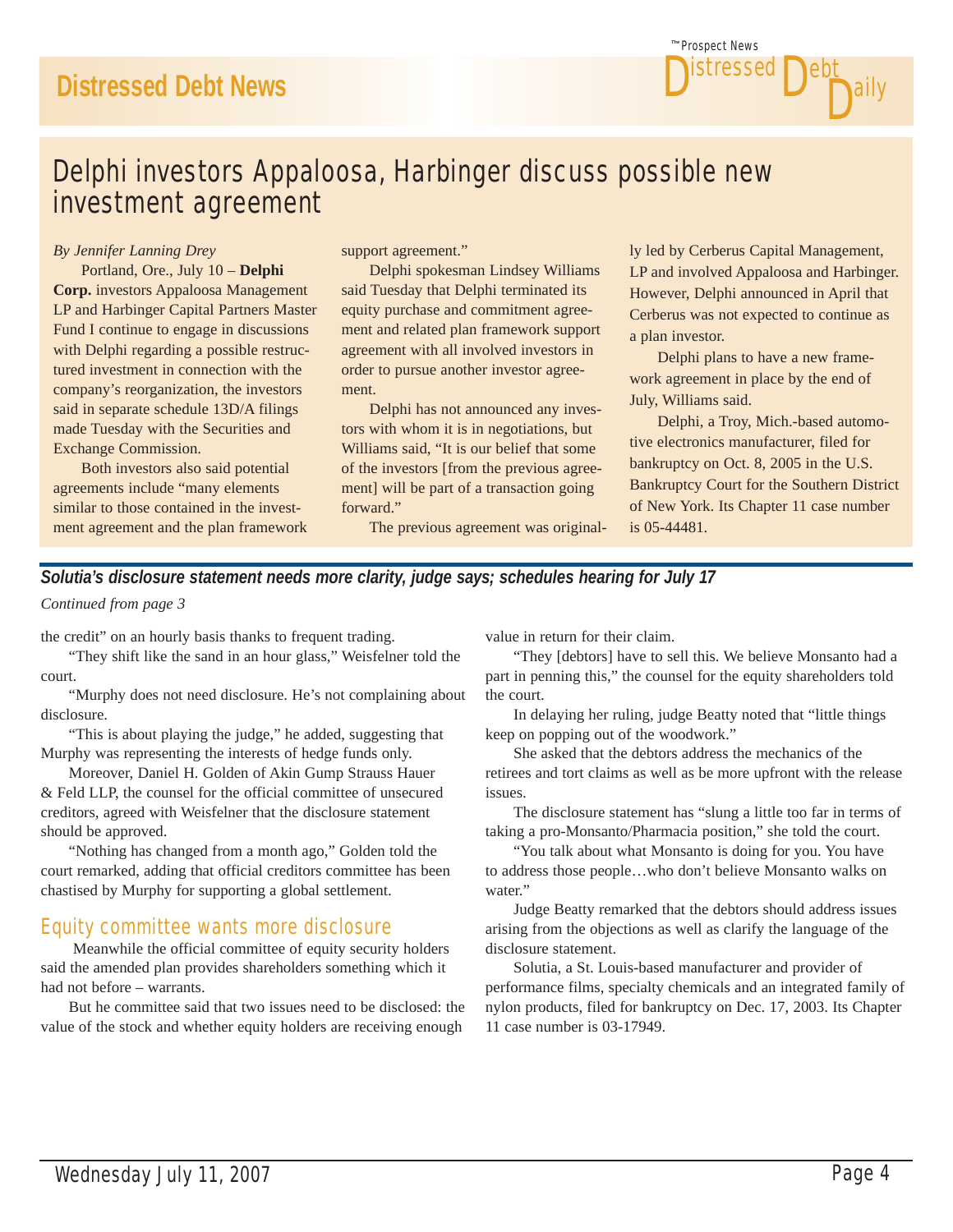## Delphi debtor looks to fund \$163 million Spanish plant closure severance plan

*By Caroline Salls*

 Pittsburgh, July 10 – **Delphi Corp.** debtor Delphi Automotive Systems (Holding) Inc. requested court approval to provide \$163 million to wholly owned subsidiary Delphi Automotive Systems Espana SA to fund severance payments in connection with a plant closure, according to a Monday filing with the U.S. Bankruptcy Court for the Southern District of New York.

 According to the motion, under its Spanish "concurso" insolvency proceeding, Delphi Automotive Systems Espana agreed to make a separation payment of 45 days' salary to workers at its former Cadiz, Spain, plant.

 In exchange for Delphi Automotive Systems (Holding) providing the funding, the Spanish subsidiary's receivers have agreed that, upon approval of the collective layoff procedure by the Spanish court, creditor approval of Delphi Automotive Systems Espana's plan of reorganization, payment of at least 66 2/3% of creditors' pre-concurso claims within three years and payment in of full of post-concurso claims, Delphi Automotive Systems (Holding), Delphi, all other Delphi affiliates and each of their directors and officers will be released from any liability related to Delphi Automotive Systems Espana and its

concurso proceedings.

Prospect News *The* **stressed** 

 Delphi said that the Spanish subsidiary believes that if it does not accept the terms of the separation plan, the Spanish court may dismiss the layoff plan, and its creditors may claim that Delphi Automotive Systems Espana's directors, as well as Delphi Automotive Systems (Holding) and/ or Delphi under a "shadow director" theory, could be exposed to potential litigation.

ailv

 $\mathbf{D}^{\text{ept}}$ 

A hearing is scheduled for July 19.

 Delphi, a Troy, Mich.-based automotive electronics manufacturer, filed for bankruptcy on Oct. 8, 2005. Its Chapter 11 case number is 05-44481.

## Exaeris, Inyx USA creditor objects to DIP facility amid fraud allegations

#### *By Caroline Salls*

 Pittsburgh, July 10 – **Exaeris, Inc.** and **Inyx USA, Ltd.** creditor Westernbank Puerto Rico objected to the company's proposed debtor-in-possession financing, alleging that Inyx USA's management committed fraud against Westernbank and the DIP funding actually belongs to the creditor, according to a Tuesday filing with the U.S. Bankruptcy Court for the District of Delaware.

 Westernbank said its evidence of fraudulent activity includes inducing Westernbank to advance funds to the company's affiliates in connection with allegedly false and fraudulent invoices transmitted to customers, including using multiple invoices for transactions that could have been one single invoice.

 Westernbank said these fraudulent actions resulted in the November 2006 disappearance of \$37.7 million in fraudulently created invoices and corresponding receivables and in the June 2007 disappearance of \$87.7 million in fraudulent invoices/ receivables.

 In addition, Westernbank said Inyx USA diverted at least \$14 million in cash receipts from customers.

 Westernbank said these actions resulted in Inyx Pharma Ltd. and Ashton Pharmaceuticals Ltd. being placed in administration in the United Kingdom and in Exaeris' and Inyx USA's Chapter 11 filings.

"Based on this evidence of fraud by the

affiliates, Westernbank has strong cause to believe that any funds to be provided the debtors by [DIP lender Jack] Kachkar or any of his affiliates is actually the property of Westernbank," Westernbank said in the objection.

 Inyx, Inc. is pharmaceutical company based in New York that develops drug delivery technologies and products for the treatment of respiratory, allergy, dermatological, topical and cardiovascular conditions. The U.S. subsidiaries – Exaeris Inc. and Inyx USA Ltd. – were placed in Chapter 11 bankruptcy on July 2 by their parent company, and their case number is 07-10887.

*Retailers slip on low sales; Movie Gallery stable; Fedders dips; Primus unchanged*

#### *Continued from page 2*

downgrade \$12 billion of subprime mortgage-backed securities – a move expected to affect the wider market as well.

#### Broad market weaker

**Calpine Corp.**'s bonds have been quiet, a trader said, though weaker. He pegged the 8½% notes due 2011 at 124.5 bid, 125.5 offered.

 "[The bonds] have been slowly drifting in," he said. "But I think people have made their bets. If you are in the name, you are not getting out."

 Meanwhile, **Technical Olympic USA Inc.**'s bonds "melted down toward the end of the day," the trader said. He quoted the 7½% notes due 2011 at 68 bid, 70 offered, which he called "off quite a bit in the last couple of days."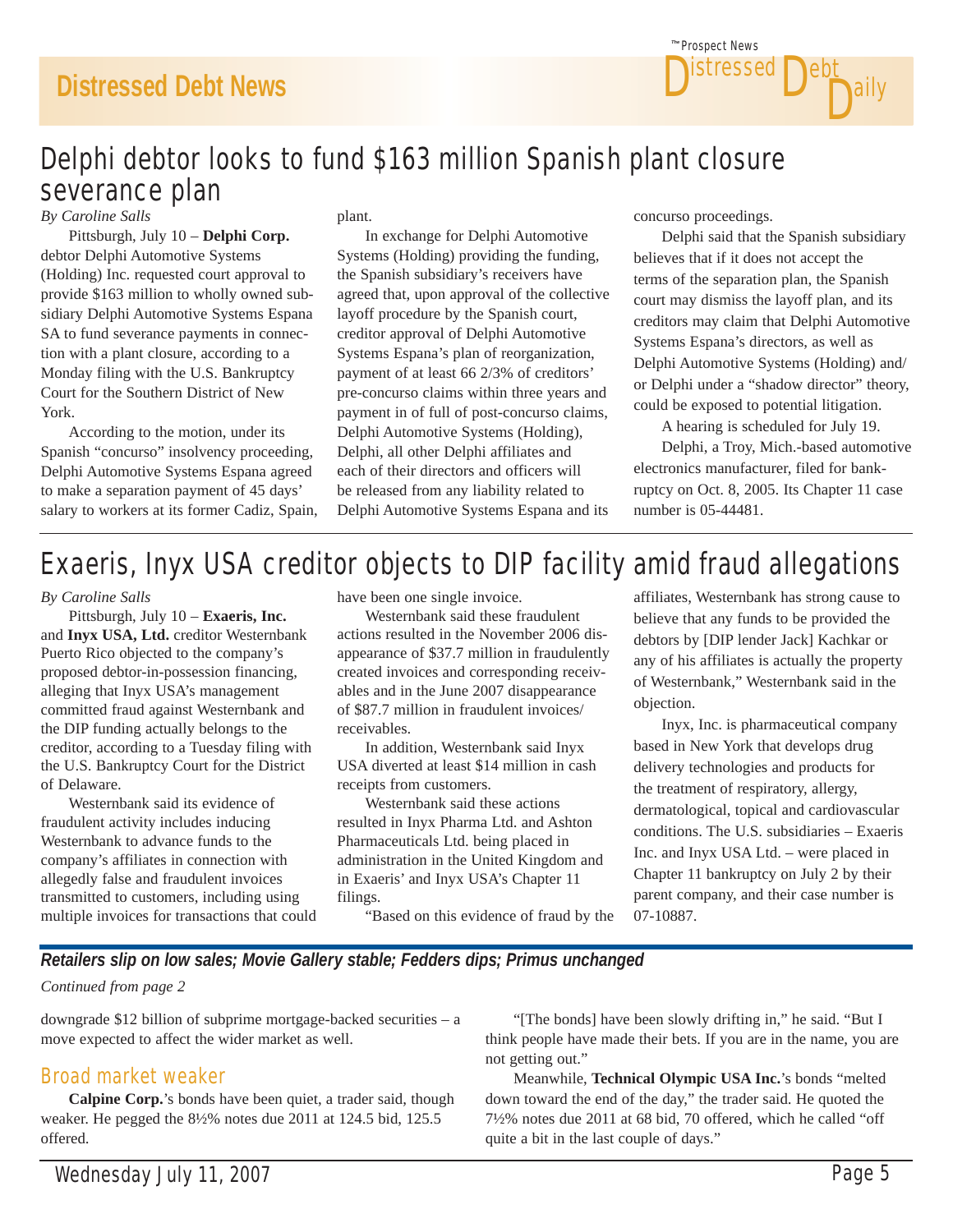## Tower Records' \$3.08 mln liquidation agreement dispute settlement approved

*By Caroline Salls*

 Pittsburgh, July 10 - **Tower Records** obtained court approval to pay \$3.08 million under a settlement of liquidation agency agreement and final expense disputes, according to a Tuesday filing with the U.S. Bankruptcy Court for the District of Delaware.

 The company's liquidation agent was provided by a joint venture between Great American Group, LLC and Hudson Capital Group, LLC.

 The agency agreement settlement payment will be \$2 million, and the expense settlement payment will be \$1.08 million.

 According to the filling, the agency agreement settlement resolves a dispute between the agent and the company on the value of three categories of inventory.

 In exchange for the settlement payments, the company has agreed to withdraw all claims against the liquidation agent.

D<sup>ally</sup>

 $\mathbf{D}^{\text{ept}}$ 

Prospect News *The* **stressed** 

 Tower is a subsidiary of Sacramento, Calif.-based MTS Inc. The company filed for bankruptcy on Aug. 20, 2006. Its Chapter 11 case number is 06-10886.

## Tweeter U.S. Trustee adds new member to unsecured creditors committee

*By Caroline Salls*

 Pittsburgh, July 10 - **Tweeter Home Entertainment Group, Inc.**'s U.S. Trustee added a new member to the company's official committee of unsecured creditors, according to a Tuesday filing with the U.S. Bankruptcy Court for the District of Delaware.

 Marianne Von Feldt of J.L. Audio, Inc., Miramar, Fla., was added to the committee.

 The rest of the committee consists of Robert A. Tryson of Polk Audio, Inc., Baltimore; Ronald M. Tucker of Simon Property Group, Inc., Indianapolis; Kevin P. Sauntry of Ryder Truck Rental, Inc., Alpharetta, Ga.; Michael McConnell of The Quest Group, Irvine, Calif.; and Andrew W. Prete of OmniMount Systems, Inc., Phoenix.

 Tweeter, a Canton, Mass., consumer electronics retailer, filed for bankruptcy on June 11. Its Chapter 11 case number is 07-10787.

## Moody's says upgrades narrowly outpace downgrades in second quarter

#### *By Angela McDaniels*

Seattle, July 10 – Global credit quality, as reflected in credit rating upgrades and downgrades, continued to be slightly positive overall during the second quarter of 2007, according to a **Moody's Investors Service** report.

 The agency found that the ratio of upgrades to downgrades during the quarter was 1.1 to 1, essentially unchanged from the 1.09 to 1 ratio of the previous quarter.

 Looking ahead, there are more issuers on review for downgrade than for upgrade and more negative outlooks than positive outlooks, Moody's said, with 4.6% of rated issuers on review for downgrade and 2.4% on review for upgrade. Similarly, 9.8%

of rated issuers have negative outlooks, compared with 7.4% with positive outlooks.

 "Although the distribution of rating reviews and outlooks appears less positive than the trend in rating actions, these indicators have been very stable over the previous five quarters," Moody's associate analyst Jennifer Tennant said in the report.

 Also continuing a trend from the previous quarter, outlooks and reviews show that the credit outlook for investment-grade issuers is slightly more positive than for speculative-grade issuers, Tennant said, although both categories had more issuers on downgrade review than upgrade review.

 Tennant added that during the second quarter, investment-grade ratings showed

more stability than did speculative grade, which saw more downgrades and upgrades.

 By region, Asia-Pacific and Latin America continued to show the most credit strength, with markedly more upgrades than downgrades and issuers on review for upgrade versus downgrade, the agency said. Europe also performed strongly during the second quarter, with the ratio of upgrades to downgrades at 2.25 to 1.

 According to the report, the most active industries in terms of the number of rating actions during the quarter were automotive, consumer products, health care and technology. Among these, all but health care saw more downgrades than upgrades.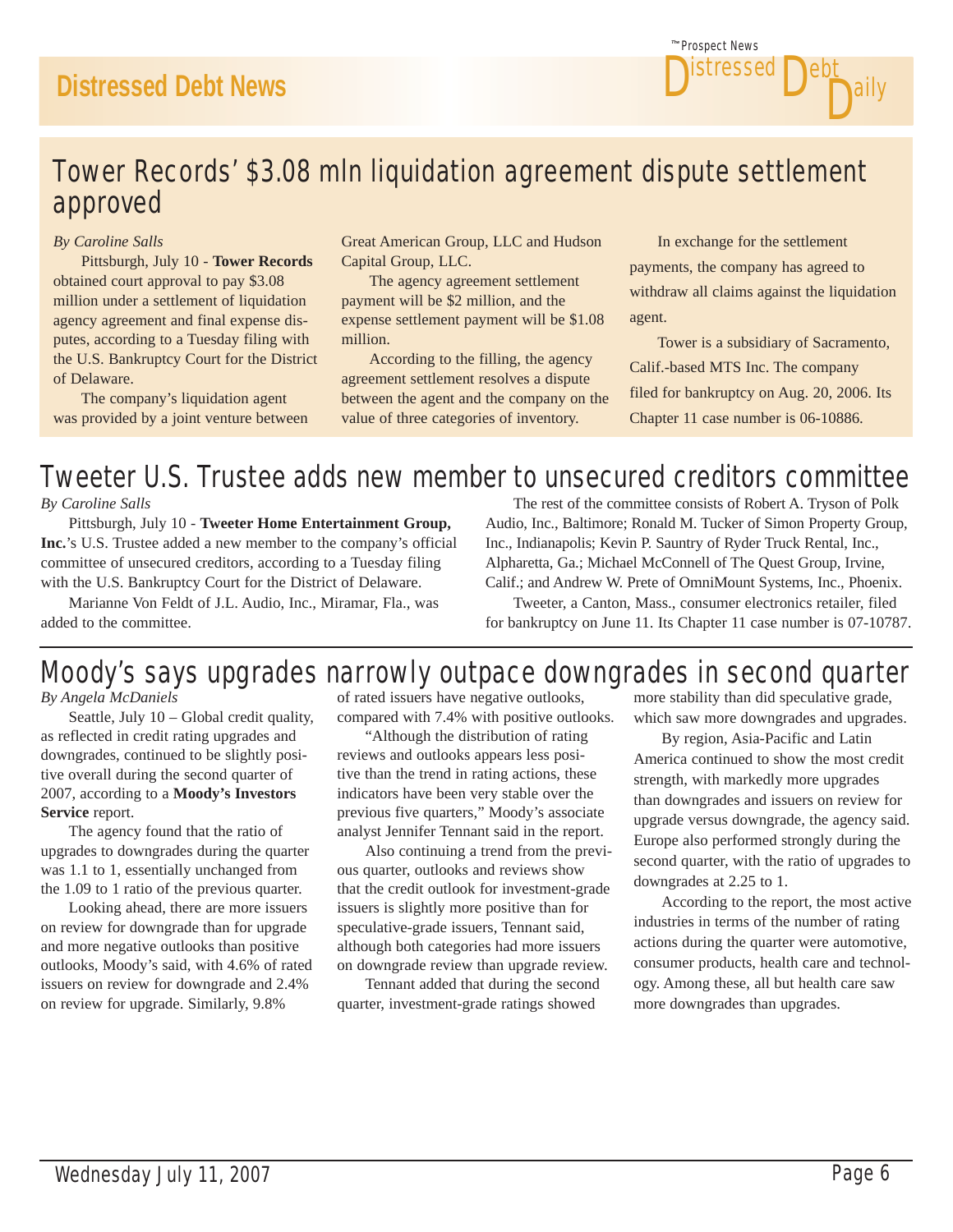

## InSight plan of reorganization confirmed; company obtains commitment for \$30 million exit financing

*By Caroline Salls*

 Pittsburgh, July 10 - **InSight Health Services Holdings Corp.**'s pre-packaged plan of reorganization was confirmed Tuesday by the U.S. Bankruptcy Court for the District of Delaware, and the company expects to emerge from Chapter 11 bankruptcy on Aug. 1, according to a company news release.

 In addition, InSight said Bank of America, NA has committed to provide a \$30 million revolving credit facility that will be used to provide working capital for ongoing operations.

 According to the exit financing commitment letter, the revolver will include a subfacility of up to \$15 million for letters of credit.

The exit facility will mature on June 30, 2011.

Interest will be based on the company's fixed-charge coverage ratio.

 If the ratio is greater than or equal to 1.50, interest will be Libor plus 200 basis points; if the ratio is 1.25 to 1.50, interest will be Libor plus 225 bps; and if the ratio is less than 125 bps, interest will be Libor plus 250 bps.

 "This marks an important step for InSight and its future," president and chief executive officer Bret W. Jorgensen said in the release.

 "We expected a quick confirmation of the plan, and hence, we accomplished our goal, which preserved trade creditor claims and also protected our customers and employees.

 "We have eliminated \$194.5 million of debt, improved our liquidity and negotiated a continued revolving credit facility," Jorgensen added.

 According to the confirmation order filed Tuesday with the court, the pre-packaged plan was approved by 41 holders, or 93.2% in number, of \$108.13 million, or 97.2% in amount, of senior subordinated noteholders,

while six holders, or 6.8% in number, of \$3.1 million, or 2.8% in amount, of these claims voted to reject it.

All six holders of old common stock interests voted to accept the plan.

 As previously reported, InSight Health Services Holdings' existing \$300 million in senior secured floating-rate notes due 2011 will remain outstanding after the restructuring.

 Also, initial consenting noteholders J.P. Securities Inc. and Black Diamond will purchase \$15 million of new floating-rate notes at a purchase price of 85% of the face amount of the new notes.

#### Plan creditor treatment

Treatment of creditors under the pre-packaged plan will include:

 • Holders of \$9.6 million in lender secured claims will be paid in full in cash on the plan effective date;

• Holders of floating-rate note claims will have their claims reinstated;

 • Holders of other secured claims will receive either the return of the collateral securing the claim or reinstatement of the claim;

• Holders of general unsecured claims will be paid in full in cash;

 • Holders of senior subordinated note claims will receive 90% of the new common stock in the reorganized company;

 • Holders of old common interests will receive 10% of the new common stock in the reorganized company; and

 • Holders of other interests will receive no distribution under the plan. InSight, a Lake Forest, Calif., provider of diagnostic imaging services,

filed for bankruptcy on May 29. Its Chapter 11 case number is 07-10700.

## Federal-Mogul asbestos insurance dispute settlement approved

#### *By Caroline Salls*

 Pittsburgh, July 10 - **Federal-Mogul Corp.** obtained court approval of an agreement under which insurers Everest Reinsurance Co. and Mt. McKinley Insurance Co. will pay a total of \$10.5 million in the settlement of an asbestos insurance coverage dispute, according to a Tuesday filing with the U.S. Bankruptcy Court for the District of Delaware.

 Several asbestos claims have been filed against Federal-Mogul subsidiary Federal-Mogul Products, Inc., and Federal-Mogul and Federal-Mogul Products believe the insurers should be required to make liability payments and pay defense costs under the policies in question, the motion said.

The settlement payment will be held

in an escrow account to be transferred to Federal-Mogul's plan of reorganization asbestos trust after the plan takes effect.

 Federal-Mogul, a Southfield, Mich. based auto parts manufacturer, filed for bankruptcy on Oct. 1, 2001. Its Chapter 11 case number is 01-10578.

## Victory Memorial Hospital hearing on exclusivity extension adjourned

#### *By Reshmi Basu*

 New York, July 10 – Tuesday's scheduled hearing for **Victory Memorial Hospital's** request for a second extension to its exclusive periods to file a plan of reorganization and solicit votes on the plan has been adjourned, according to a source familiar with the bankruptcy case.

 The hospital wants to extend its exclusive plan filing period to Nov. 15 from July 15 and the solicitation period to Jan. 15, 2008 from Sept. 15. The Brooklyn, N.Y.-based hospital filed for bankruptcy on Nov. 15, 2006 with the U.S. bankruptcy Court for the Eastern District of New York. Victory Memorial's Chapter 11 case number is 06-44387.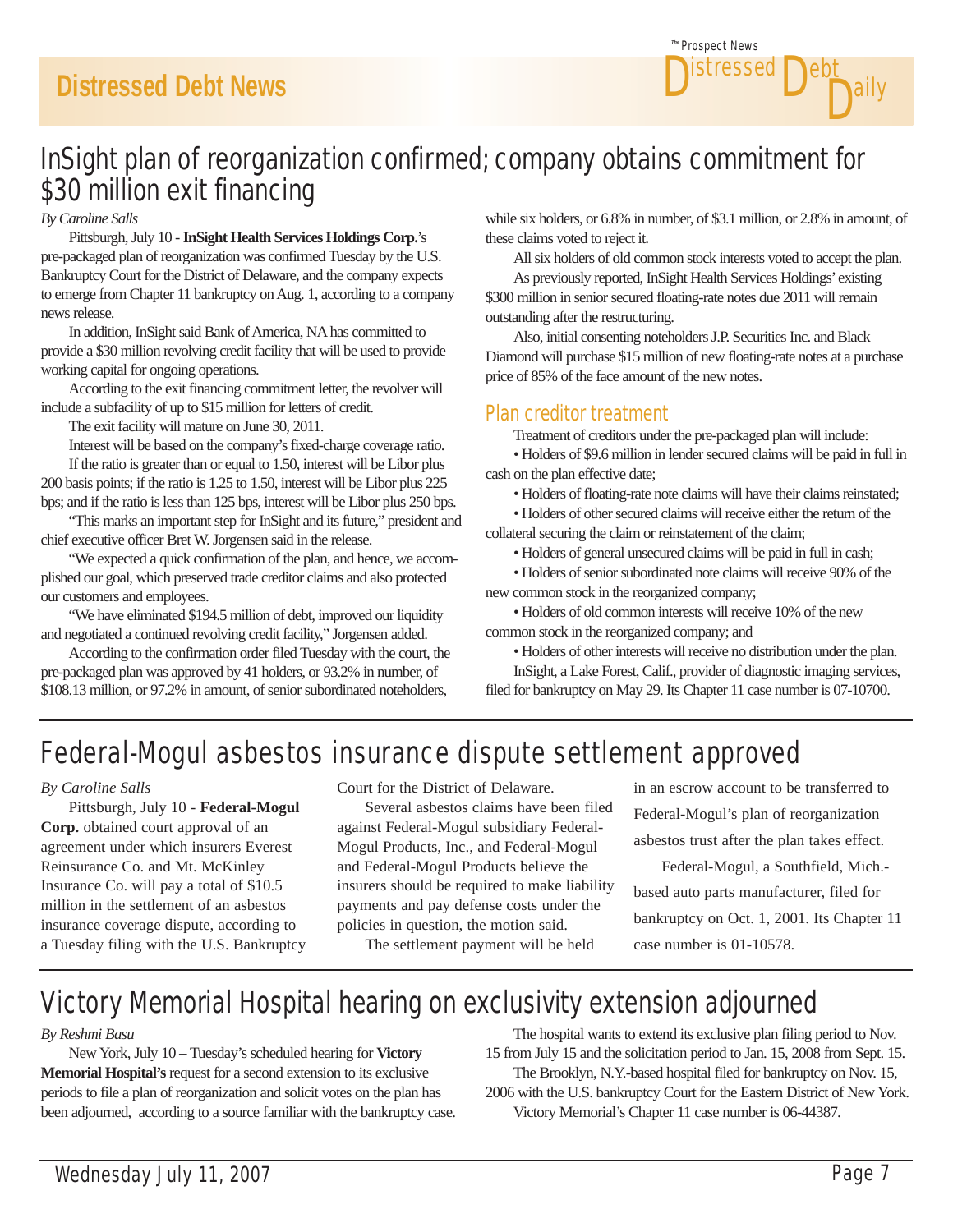

#### Distressed Debt Calendar: Tower plan confirmation hearing Wednesday

#### **July 11**

#### TOWER AUTOMOTIVE INC.

Hearing on approval of sale of substantially all company assets Plan of reorganization confirmation hearing U.S. Bankruptcy Court for the Southern District of New York Case # 05-10578

#### PORTRAIT CORP. OF AMERICA, INC.

Plan of reorganization confirmation hearing Hearing on approval of exclusivity extension U.S. Bankruptcy Court for the Southern District of New York Case # 06-22541

#### OM INDUSTRIES, INC.

Hearing on approval of General Electric Capital Corp. settlement U.S. Bankruptcy Court for the District of Massachusetts Case # 07-40124

#### CALPINE CORP.

Hearing on approval of upsized exit facility commitment Hearing on approval of plant sale claims release Hearing on approval of refinancing Blue Spruce project debt U.S. Bankruptcy Court for the Southern District of New York Case # 05-60200

#### **July 12**

QUIGLEY CO., INC. Hearing on approval of disclosure statement U.S. Bankruptcy Court for the Southern District of New York Case # 04-15739

#### COLLINS & AIKMAN CORP.

Plan of reorganization confirmation hearing Hearing on approval of plastics group sale U.S. Bankruptcy Court for the Eastern District of Michigan Case # 05-55927

#### GLOBAL HOME PRODUCTS, LLC

Hearing on termination of salaried retiree benefits U.S. Bankruptcy Court for the District of Delaware Case # 06-10430

#### NELLSON NUTRACEUTICAL, INC.

Hearing on termination of company examination U.S. Bankruptcy Court for the District of Delaware Case # 06-10072

GLOBAL POWER EQUIPMENT GROUP INC. Hearing on approval of exclusivity extension

U.S. Bankruptcy Court for the District of Delaware Case # 06-11045

#### **July 13**

#### TWEETER HOME ENTERTAINMENT GROUP, INC.

Final hearing on approval of junior debtor-in-possession financing Hearing on approval of asset sale U.S. Bankruptcy Court for the District of Delaware Case # 07-10787

#### INTERSTATE BAKERIES CORP.

Auctions for Worcester, Mass., Charlotte, N.C., properties U.S. Bankruptcy Court for the Western District of Missouri Case # 04-45814

#### **July 17**

#### THE BROOKLYN HOSPITAL CENTER Hearing for approval of sale of Brooklyn outpatient treatment center Hearing on approval of disclosure statement Hearing on approval of exclusivity extension U.S. Bankruptcy Court for the Eastern District of New York Case # 05-26990

#### DELPHI CORP.

Auction for Mexican brake plant assets U.S. Bankruptcy Court for the Southern District of New York Case # 05-44481

#### LE-NATURE'S, INC.

Hearing on approval of bid procedures for Latrobe, Pa., plant sale U.S. Bankruptcy Court for the Western District of Pennsylvania Case # 06-25454

#### SOLUTIA, INC.

Hearing on approval of disclosure statement U.S. Bankruptcy Court for the Southern District of New York] Case # 03-17949

#### **July 18**

NELLSON NUTRACEUTICAL, INC. Auction for sale of substantially all company assets U.S. Bankruptcy Court for the District of Delaware Case # 06-10072

#### NEW YORK RACING ASSOCIATION, INC.

Hearing on approval of exclusivity extension U.S. Bankruptcy Court for the Southern District of New York Case # 06-12618

*Continued on page 9*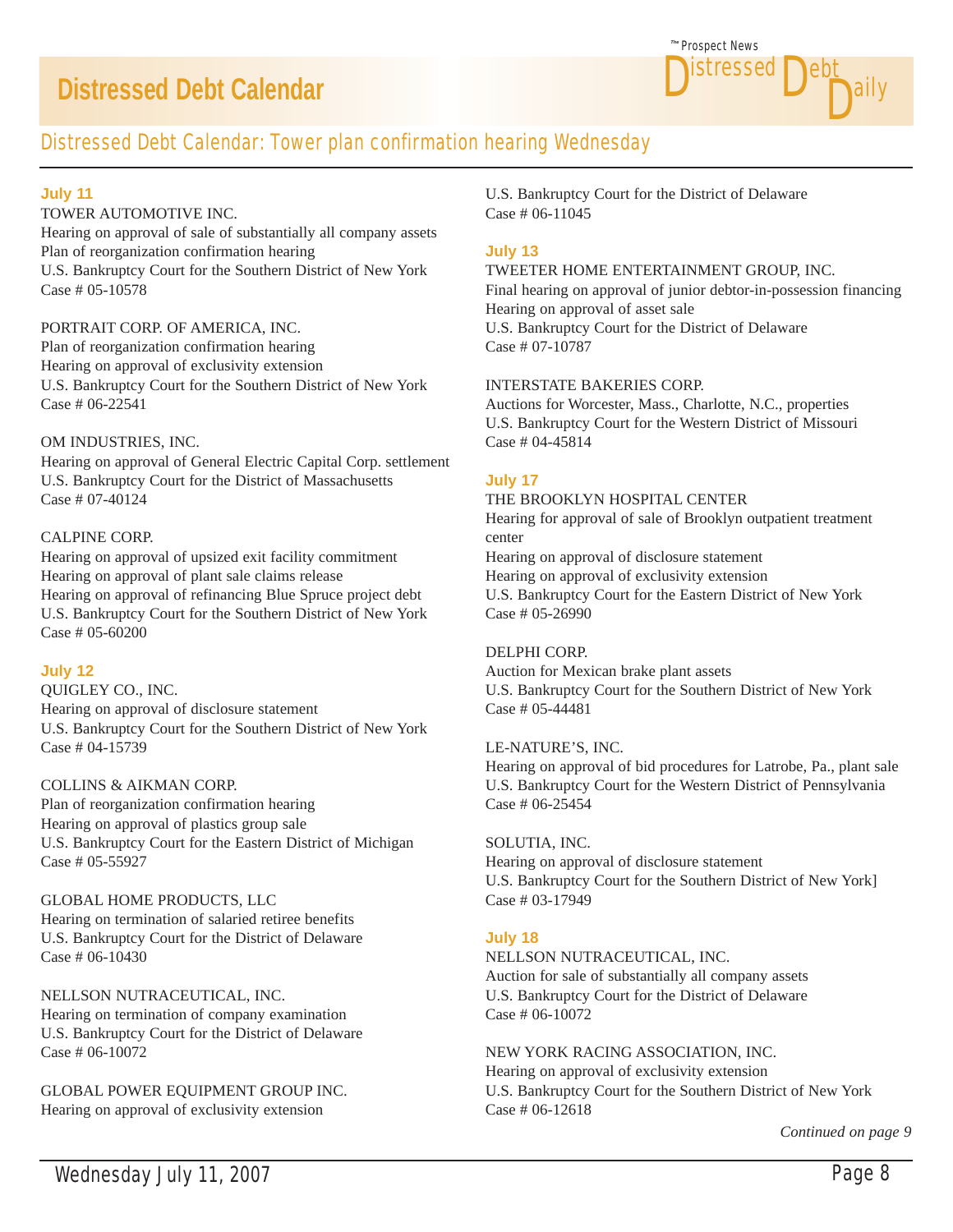## **Distressed Debt Calendar**

*Continued from page 8*

#### INTERSTATE BAKERIES CORP.

Hearing on approval of sale of Worcester, Mass., property U.S. Bankruptcy Court for the Western District of Missouri Case # 04-45814

#### **July 19**

#### NELLSON NUTRACEUTICAL, INC.

Hearing on approval of sale of substantially all company assets U.S. Bankruptcy Court for the District of Delaware Case # 06-10072

#### DELPHI CORP.

Hearing on approval of sale of Mexican brake plant assets U.S. Bankruptcy Court for the Southern District of New York Case # 05-44481

#### **July 20**

ADELPHIA COMMUNICATIONS CORP. Hearing on Across Media lawsuit settlement U.S. Bankruptcy Court for the Southern District of New York Case # 02-41729

#### **July 23**

#### W.R. GRACE & CO., INC.

Hearing on approval of sale of debtor's washcoat business Hearing on approval of exclusivity extension U.S. Bankruptcy Court for the District of Delaware Case # 01-01139

#### COMMUNICATIONS CORP. OF AMERICA

Hearing on approval of disclosure statement, hearing on termination of exclusivity U.S. Bankruptcy Court for the Western District of Louisiana Case # 06-50410

#### **July 24**

#### DURA AUTOMOTIVE SYSTEMS, INC. Hearing on extension of second-priority lien challenge deadline U.S. Bankruptcy Court for the District of Delaware Case # 06-11202

#### MUSICLAND HOLDING CORP.

Plan of liquidation confirmation hearing U.S. Bankruptcy Court for the Southern District of New York Case # 06-10064

WERNER HOLDING CO. (DE), INC.

Hearing on approval of disclosure statement U.S. Bankruptcy Court for the District of Delaware



Case # 06-10578

#### CALPINE CORP.

Hearing on approval of Canadian cross-border claims settlement U.S. Bankruptcy Court for the Southern District of New York Case # 05-60200

#### **July 25**

#### DANA CORP.

Hearing on approval of union and investment agreements U.S. Bankruptcy Court for the Southern District of New York Case # 06-10354

#### **July 26**

RITCHIE RISK-LINKED STRATEGIES TRADING (IRELAND), LTD.

Final hearing on approval of debtor-in-possession financing U.S. Bankruptcy Court for the Southern District of New York Case # 07-11906

#### **July 27**

SAINT VINCENT CATHOLIC MEDICAL CENTERS Plan of reorganization confirmation hearing U.S. Bankruptcy Court for the Southern District of New York  $Case # 05-14945$ 

#### MARCAL PAPER MILLS, INC.

Hearing on approval of disclosure statement U.S. Bankruptcy Court for the District of New Jersey Case # 06-21886

#### **July 30**

CALPINE CORP. Auction for Acadia Power Partners interest U.S. Bankruptcy Court for the Southern District of New York Case # 05-60200

#### **July 31**

TOWER RECORDS Plan of liquidation confirmation hearing U.S. Bankruptcy Court for the District of Delaware Case # 06-10886

#### **Aug. 1**

CALPINE CORP. Sale hearing for Acadia Power Partners interest, hearing on approval of claims sell-down procedures Hearing on Hawaii Structural Ironworkers Pension Trust Fund's request to certify claim U.S. Bankruptcy Court for the Southern District of New York

*Continued on page 10*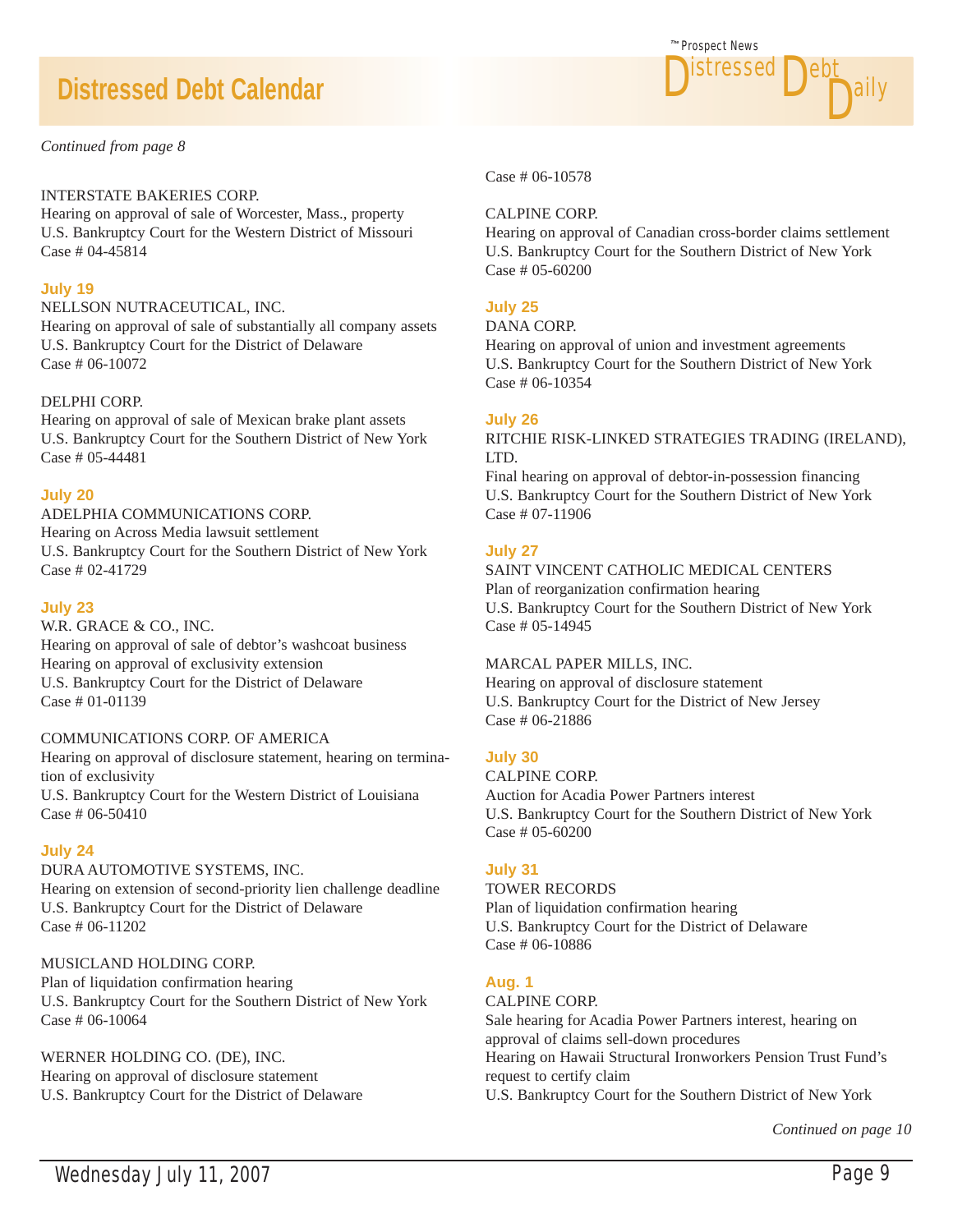## **Distressed Debt Calendar**

#### *Continued from page 9*

Case # 05-60200

#### DELPHI CORP.

Auction for catalyst business U.S. Bankruptcy Court for the Southern District of New York Case # 05-44481

#### **Aug. 3**

#### LEGACY ESTATE GROUP, LLC

Hearing on conversion of case to Chapter 7 bankruptcy U.S. Bankruptcy Court for the Northern District of California Case # 05-14660

#### **Aug. 8**

CALPINE CORP. Hearing on approval of disclosure statement U.S. Bankruptcy Court for the Southern District of New York Case # 05-60200

#### **Aug. 14**

#### PORT TOWNSEND PAPER CORP.

Plan of reorganization confirmation hearing U.S. Bankruptcy Court for the Western District of Washington Case # 07-10340

#### DURA AUTOMOTIVE SYSTEMS, INC.

Auction for Atwood Mobile Products division U.S. Bankruptcy Court for the District of Delaware Case # 06-11202

#### **Aug. 15**

#### DURA AUTOMOTIVE SYSTEMS, INC. Hearing for approval of sale of Atwood Mobile Products division U.S. Bankruptcy Court for the District of Delaware Case # 06-11202

#### **Aug. 16**

#### DELPHI CORP.

Hearing for approval of catalyst business sale U.S. Bankruptcy Court for the Southern District of New York Case # 05-44481

#### **Aug. 20**

DELTA MILLS, INC. Hearing on approval of extension of exclusive plan vote solicitation period U.S. Bankruptcy Court for the District of Delaware Case # 06-11144

Prospect News *The*

**D**istressed

D<sup>ally</sup>

 $\mathbf{D}^{\text{ept}}$ 

#### **Aug. 22**

WESTPOINT STEVENS INC. Hearing on dismissing Chapter 11 case U.S. Bankruptcy Court for the Southern District of New York Case # 03-13532

#### **Aug. 23**

WERNER HOLDING CO. (DE), INC. Creditors committee liquidation plan confirmation hearing U.S. Bankruptcy Court for the District of Delaware Case # 06-10578

#### **Aug. 30**

TANNER & HALEY RESORTS Hearing on approval of disclosure statement U.S. Bankruptcy Court for the District of Connecticut Case # 06-50245

#### **Sept. 5**

SOLUTIA, INC. Hearing on approval of Monsanto and retiree settlements U.S. Bankruptcy Court for the Southern District of New York Case # 03-17949

#### **Oct. 1**

FEDERAL-MOGUL CORP. Plan of reorganization confirmation hearing final arguments U.S. Bankruptcy Court for the District of Delaware Case # 01-10578

#### **Oct. 11**

QUIGLEY CO., INC. Plan of reorganization confirmation hearing U.S. Bankruptcy Court for the Southern District of New York Case # 04-15739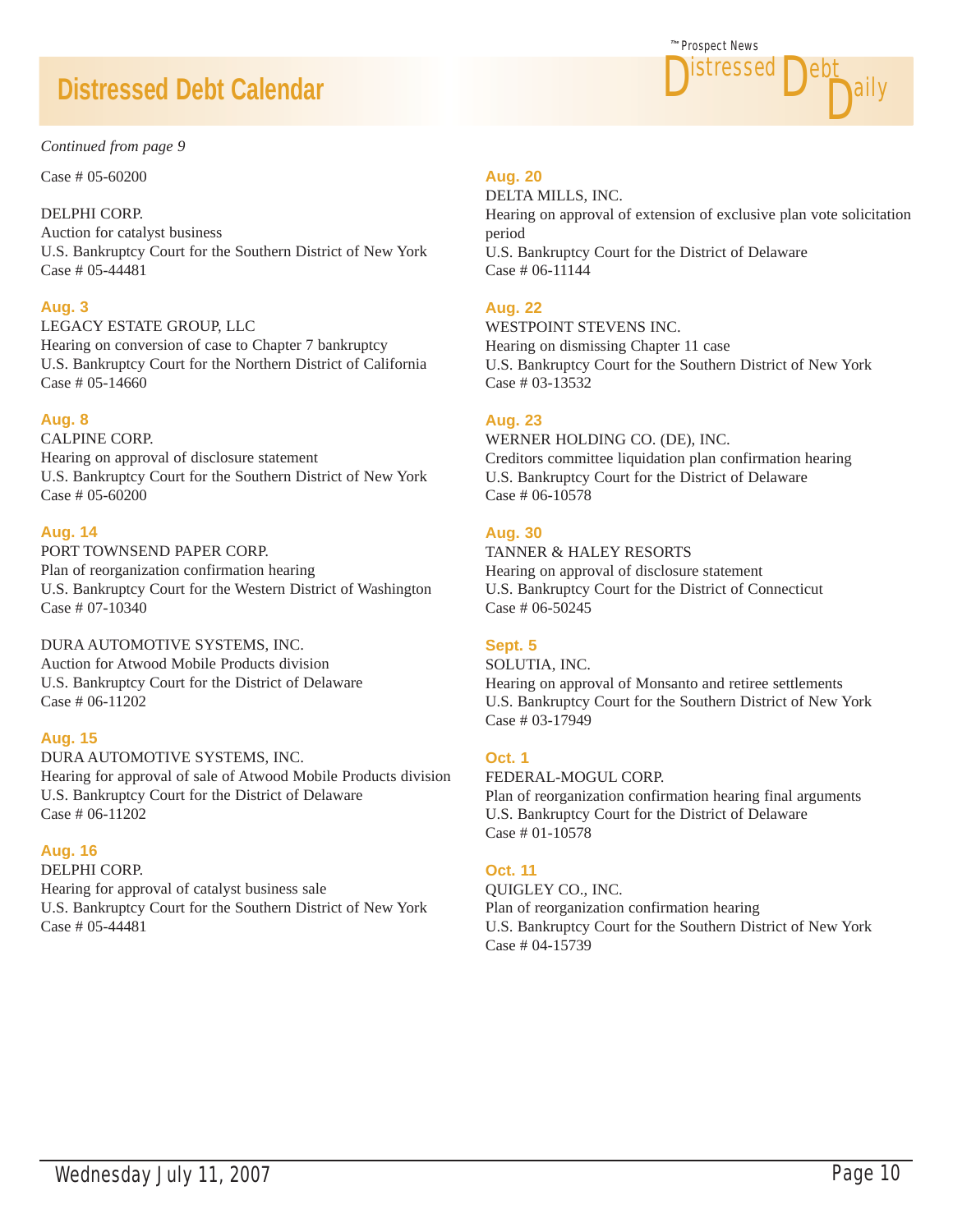## **Distressed Debt Ratings**

#### *S&P boosts Del*

 Standard & Poor's said it raised its corporate credit rating on **Del Laboratories Inc.** to B- from CCC+.

 At the same time, the agency said it raised the rating on the company's senior secured floating-rate debt to B from B-, the recovery rating, which was not on CreditWatch, was affirmed at 2, indicating the expectation for substantial recovery of principal in the event of a payment default.

 S&P noted that it also raised ratings on the company's senior subordinated notes to CCC from CCC- while the ratings were removed from CreditWatch with developing implications, where they were placed on June 26, as a result of the trustees' notification that a default had occurred under the indentures for the company's \$185 million senior secured floating-rate notes due 2011 and its \$175 million 8% senior subordinated notes due 2012.

The outlook is stable.

 According to the agency, the ratings reflect Del's highly leveraged financial risk profile, somewhat narrow product focus and highly competitive operating environment in the segments in which it competes while these factors are partly offset by its leading consumer brands in both nail care and oral analgesics.

#### *Moody's upgrades SunCom*

Moody's Investors Service said it

upgraded **SunCom Wireless Inc.**'s corporate family and probability-of-default ratings to Caa1 from Caa3, \$245 million senior secured term loan due 2009 to B1 (LGD1, 8%) from B2 (LGD1, 3%), 9 3/8% senior subordinated notes due 2011 and 8¾% senior subordinated notes due 2011 to Caa3 (LGD6, 96%) from Ca (LGD5, 83%) and speculative grade liquidity rating to SGL-2 from SGL-3.

 The \$715 million 8½% senior notes due 2013 were affirmed at Caa2, and their loss-given-default assessment was revised to LGD4 (63%) from LGD3 (37%).

 This concludes the review begun in February, and the outlook is positive.

 The agency said the upgrade reflects the significant reduction in the company' debt arising from the recent implementation of a debt-to-equity exchange agreement. The positive outlook reflects the potential that SunCom's roaming revenues may have stabilized and several key operating metrics may continue to improve, as evidenced by SunCom's results over the past couple of quarters.

 SunCom's Caa1 corporate family rating continues to consider the company's significant adjusted leverage of roughly 6.5x following the implementation of the debt exchange agreement, Moody's said. Furthermore, despite the reduction in interest expense, the agency believes SunCom's free cash flow profile is likely to remain modestly negative for the next few years

as capital expenditures increase from submaintenance levels.

 $\mathbf{D}^{\text{ept}}$ 

ailv

Prospect News *The* stresse

### *Moody's lowers Tousa, rates loans B2, Caa2*

 Moody's Investors Service said it lowered **Tousa, Inc.**'s corporate family and probability-of-default ratings to Caa2 from B3, senior unsecured notes to Caa3 (LGD5, 72%) from Caa1 and senior subordinated debt to Ca (LGD6, 91%) from Caa2. The downgrades end the review that began March 21.

 Moody's also rated the company's \$200 million first-lien term loan at B2 (LGD2, 19%) and the \$300 million secondlien term loan at Caa2 (LGD4, 52%).

The outlook is negative.

 Proceeds will be used to pay par of \$400 million to the senior lenders of the Transeastern joint venture.

 The downgrades and negative outlook reflect the challenges of increased debt leverage in a difficult industry environment, with pro form debt leverage of 71% and negative cash flow in 2007, Moody's said. The company also has a long land supply of greater than seven years and significant exposure to the Florida market, the agency added.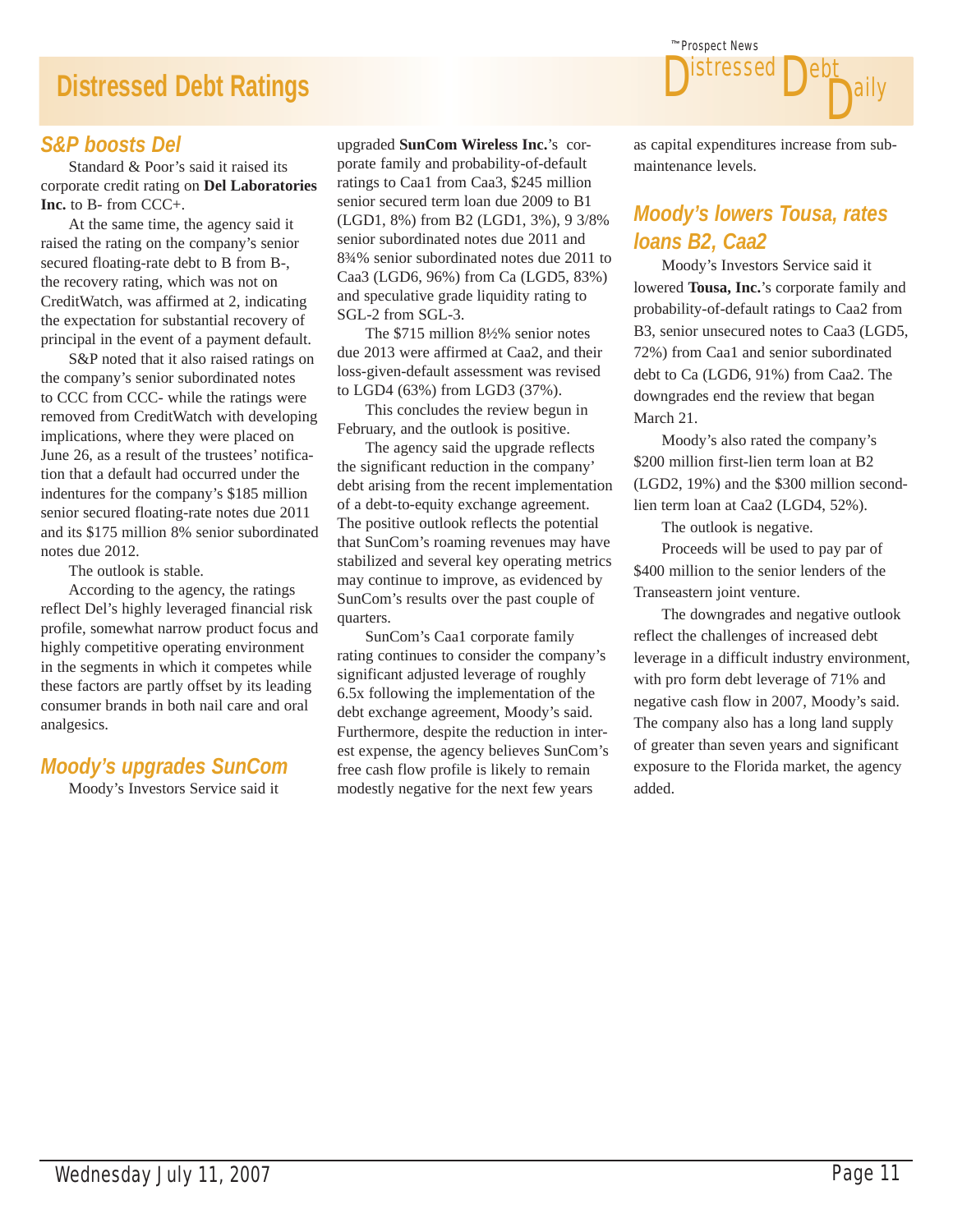## **High Yield Review**

## Junk hurt by sub-prime jitters; housing off, retailers too; Tembec slides on mill shutdown, FX fluctuations

*By Paul Deckelman and Paul A. Harris*  New York, July 10 – The junk bond market was seen lower pretty much across the board Tuesday, traders said, following the stock market down as the latter swooned on renewed investor concern about the problems of the U.S. subprime lending industry, and what kind of ripple effect it might have on other sectors of first, the housing industry, then, the economy in general.

 Housing issues were particularly hard hit, as the collapse of the business of providing risky loans to marginal borrowers unable to keep up with their obligations was seen endangering the profits of such companies as **D.R. Horton Inc.**, which issued a gloomy earnings forecast, as well as **K. Hovnanian Enterprises** and **Beazer Homes USA**.

 Gaming companies such as **MGM Mirage**, **Harrah's Entertainment** and **Trump Entertainment Resorts Inc.** were seen lower – particularly MGM Mirage, whose bonds were seen off 3 points or more.

**Tembec Inc.**'s bonds slid, both on bad company-specific news about another temporary closure at a company facility, and in probable response to the recently strong Canadian dollar, which makes its products much more expensive abroad.

 Sources roundabout the high yield market, from the buy-side and the sell-side, were marking it lower – most people said "lower with stocks" – on Tuesday.

 One buy-side source noted a flight to quality, to Treasuries in particular, and added that pretty much everything in high yield ended lower on the session in terms of price.

The buy-sider marked the broad market 3/4 to 1¼ points lower on the day.

 Prospect News asked this source if the junk market is in correction.

 "Absolutely," the buy-sider said, adding that certain credits (**Realogy Corp.** was mentioned) were 10 points to 15 points lower since early-to-mid June, while "on-the-run high yield credits, which have just started to come off in the past week or two," are 2 points to 3 points lower during that time-span.

Later a high yield syndicate official took

issue with the buy-side source's measure of Tuesday's market, asserting that junk was ½ point lower on the day.

 Primary activity was suffering from the summer doldrums on the hottest day in recent memory in the Northeast, with only one name making news – **DAE Aviation (Standard Aero)**, which is expected to bring a \$325 million bond issue to market.

#### Housing takes it on the chin

 The problems of the subprime lending industry have been known to the financial markets for several months now – but were brought back into renewed focus Tuesday as Moody's Investors Service lowered the credit ratings over \$5 billion of bonds backed by subprime mortgages – while Standard & Poor's said it may cut the ratings on as much as \$12 billion of debt.

 And – stung by criticism that they were behind the curve on the subprime meltdown – the agencies indicated that more downgrades could follow. S&P said it is also reviewing what it called the "global universe" of collateralized debt obligation structures that contain subprime mortgages. By some estimates, investors in CDOs alone stand to lose as much as \$250 billion when the dust finally settles.

 With many lenders now out of business after having written shaky loans to poor credit-risk borrowers who could not keep up with their obligations and who in many cases defaulted, and other lenders now taking a tougher, more skeptical look at mortgage applications as a result – homebuilders are a major casualty, since their sales will of necessity certainly go down.

 That's the case with Fort Worth, Tex. based D.R. Horton, the second-largest U.S. homebuilder, which warned investors Tuesday that it will report a third-quarter loss after orders plunged 40%.

 The company furthermore cautioned that it sees no sign of a housing rebound.

 Horton said in a statement that it expects the housing environment to remain "challenging," and said that it is planning a "significant" writedown in the value of its real estate, and

the shares fell to a three-year low.

 It further said that orders dropped in every region, with the steepest declines in California and the northeast, while the average price of its homes fell 12% to \$233,672.

 A trader said that from where he sat, most of the activity in homebuilders came in the credit default swaps market, where prices widened out substantially Tuesday – a sign that investors are more fearful of the possibility of a default.

 He saw the D.R. Horton CDS spread widening out 23 basis points to 191-196 bps. Also wider was **KB Homes**, out 25 bps to 325-345 bps; Beazer, which had widened 35 bps to 585-605 bps., while Hovnanian's CDS widened out to 410 bps.

 A trader at another desk saw Red Bank, N.J.-based Hovnanian's 8 7/8% notes due 2012 down 1½ points to 90.5 bid, 91.5 offered. The company's 6 3/8% notes due 2014 were seen down 1½ points at 84.



**THE PROSPECT NEWS HIGH YIELD DAILY HAS ALL YOU NEED TO PREPARE FOR A HIGH YIELD TRADING SESSION - OR AT LEAST EVERYTHING THAT CAN BE SENT IN AN E-MAIL.**

**EVERY TRADING DAY OUR TEAM OF EXPERIENCED REPORTERS BRINGS YOU:**

- **INSIGHTFUL MARKET COMMENTARY THE REPORT ON THIS PAGE IS A SHORTENED SUMMARY;**
- **COMPREHENSIVE NEW ISSUE COVERAGE, FROM ANNOUNCEMENT THROUGH TALK TO PRICING AND THEN TRADING;**
- **A CONVENIENT CALENDAR OF UPCOMING DEALS;**
- **HIGH YIELD NEWS, INCLUDING RATINGS ACTIONS AND TENDER OFFERS.**

**TAKE A TWO WEEK, NO COMMITMENT FREE TRIAL TO FIND OUT FOR YOURSELF. VISIT WWW.PROSPECTNEWS.COM, E-MAIL SERVICE@PROSPECTNEWS.COM OR CALL 212 374 2800.**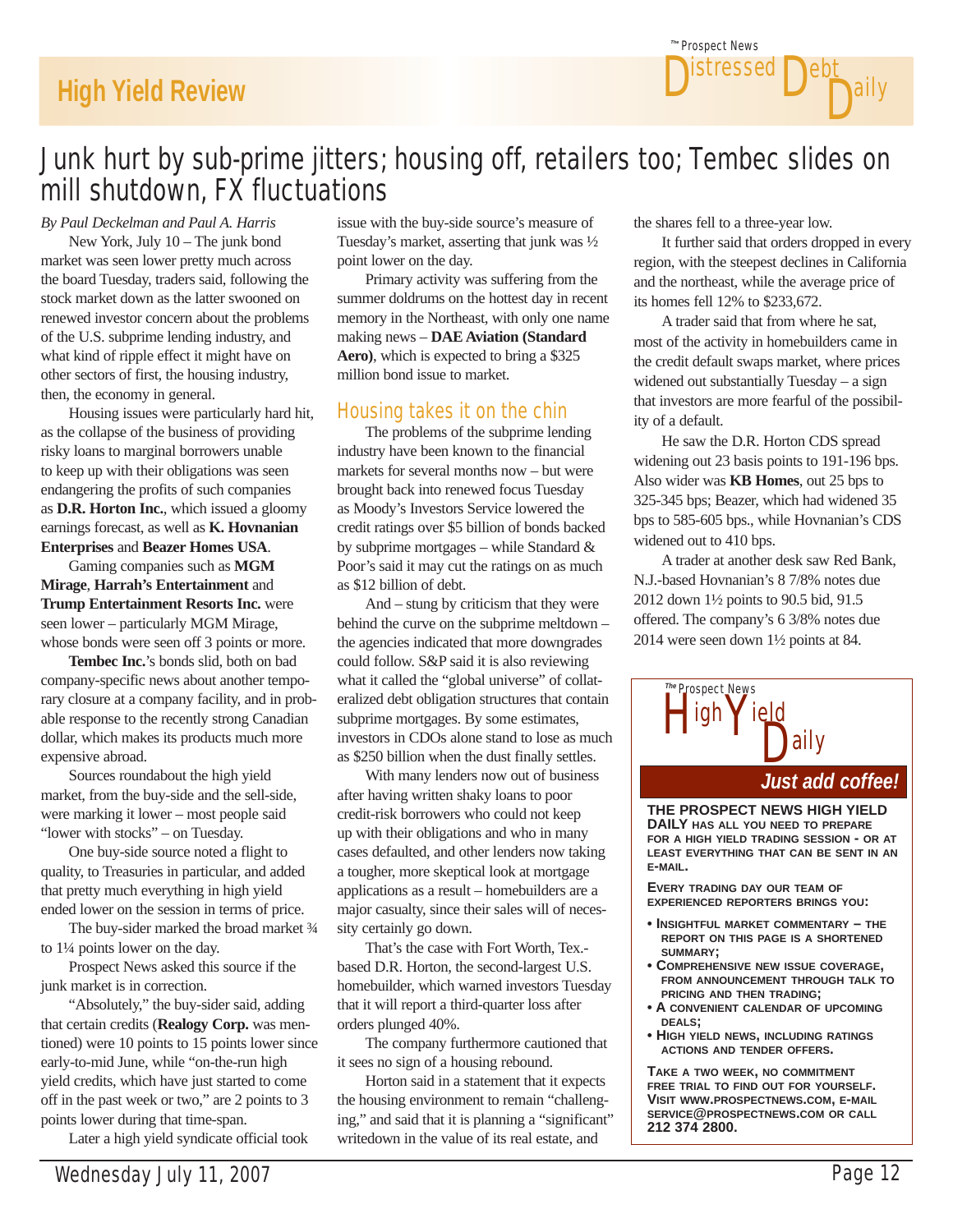## **Bank Loans and Special Situations Reviews**



## Aeroflex, Cooper-Standard set talk; R.J. O'Brien tweaks deal; ComPsych breaks

*By Sara Rosenberg* 

 New York, July 10 – **Aeroflex Inc.** and **Cooper-Standard Automotive Inc.** came out with price talk on their new deals as the transactions were launched to investors during the Tuesday session.

 Also in the primary, **R.J. O'Brien & Associates Inc.** made some more changes to its credit facility, increasing pricing for a second time, revising the first-lien original issue discount and adding another year of call protection to the second-lien tranche.

 Over in the secondary, **ComPsych Investments Corp.**'s credit facility freed up for trading, with the term loan quoted atop par, and general market softness took its toll on the auto sector, with names like **Lear Corp.**, **Ford Motor Co.** and **General Motors Co.** all taking a dive.

 Aeroflex held a bank meeting on Tuesday at 10 a.m. ET at the Waldorf in New

York to kick off syndication on its proposed \$560 million senior secured credit facility (B1/B+), and in connection with the launch, price talk on the transaction was announced, according to a market source.

 Both the \$500 million term loan and the \$60 million revolver were presented to lenders with talk in the Libor plus 275 basis points area, the source said.

 The credit agreement contains a total leverage covenant.

 Originally, the deal was going to be covenant-light, but the syndicate decided to add the leverage test prior to Tuesday's meeting, which had been rescheduled from June 28.

 Goldman Sachs is the lead bank on the deal, which will be used to help fund the buyout of the company by Veritas Capital for \$1.1 billion. Stockholders will receive \$14.50 per share in cash.



**THE PROSPECT NEWS BANK LOAN DAILY HAS ALL YOU NEED TO PREPARE FOR A LEVERAGED LOAN TRADING SESSION - OR AT LEAST EVERYTHING THAT CAN BE SENT IN AN E-MAIL.**

**EVERY TRADING DAY OUR TEAM OF EXPERIENCED REPORTERS BRINGS YOU:**

- **INSIGHTFUL MARKET COMMENTARY THE REPORT ON THIS PAGE IS A SHORTENED SUMMARY;**
- **DETAILED NEW LOAN COVERAGE, FROM ANNOUNCEMENT THROUGH MEETING TO CLOSING AND TRADING;**
- **A CONVENIENT NEW DEAL CALENDAR.**
- **BANK LOAN NEWS, INCLUDING RATINGS ACTIONS, AMENDMENTS AND SEC FILINGS.**

**TAKE A TWO WEEK, NO COMMITMENT FREE TRIAL TO FIND OUT FOR YOURSELF. VISIT WWW.PROSPECTNEWS.COM, E-MAIL SERVICE@PROSPECTNEWS.COM OR CALL 212 374 2800.**

## Gemstar-TV Guide rises; Dow Jones dives; Greenbrier gains

#### *By Ronda Fears*

 Memphis, July 10 – **Gemstar-TV Guide International Inc.**, which is controlled by News Corp., took off on its announcement to explore strategic alternatives, but traders said players are waiting for more visibility on whether it will be a piecemeal sale of its media and licensing businesses or an outright sale.

 With a market capitalization of \$2.3 billion, plus a potential premium in a sale scenario, one trader said Gemstar-TV Guide could help Rupert Murdoch of News Corp. in his effort to buy out **Dow Jones & Co. Inc.** Many expect Murdoch will have to up his \$5 billion, \$60-per-share, bid, the trader said. "It may take a while to cash out of Gemstar, though," he said. But amid earnings scares Tuesday, Dow Jones (NYSE: DJ) dropped \$1.20, or 2.04%, to \$57.69.

 Railcar manufacturer **Greenbrier Cos. Inc.** rocketed upward after posting betterthan-anticipated results for second quarter, which traders said perpetuated market chatter pegging the company as a takeover target.

 It was a negative day in the markets, however, as earnings misses and warnings compounded anxiety about the interest rate climate and soaring oil prices. But, traders said it was welcomed with open arms by players who have been shorting the roaring hot market.

 "The shorts got another tailwind, but whether it will stick is another thing. They have seen this before only to have the market bounce back bigger and better than before," one trader said. "I think the market will come back and they again will be feeling some pain. But for now they have a little respite."



#### *Want More?*

**THE REPORT ON THIS PAGE IS JUST AN EXTRACT FROM THE FULL MARKET COVER-AGE IN THE PROSPECT NEWS SPECIAL SITUATIONS DAILY.**

**EACH DAY, THE PROSPECT NEWS SPECIAL SITUATIONS DAILY BRINGS YOU:**

- **INSIGHTFUL MARKET COMMENTARY;**
- **COMPLETE NEW ISSUE COVERAGE;**
- **MARKET DATA AND STATISTICS.**

**TAKE A TWO WEEK, NO COMMITMENT FREE TRIAL TO FIND OUT FOR YOURSELF. VISIT WWW.PROSPECTNEWS.COM, E-MAIL SERVICE@PROSPECTNEWS.COM OR CALL 212 374 2800.**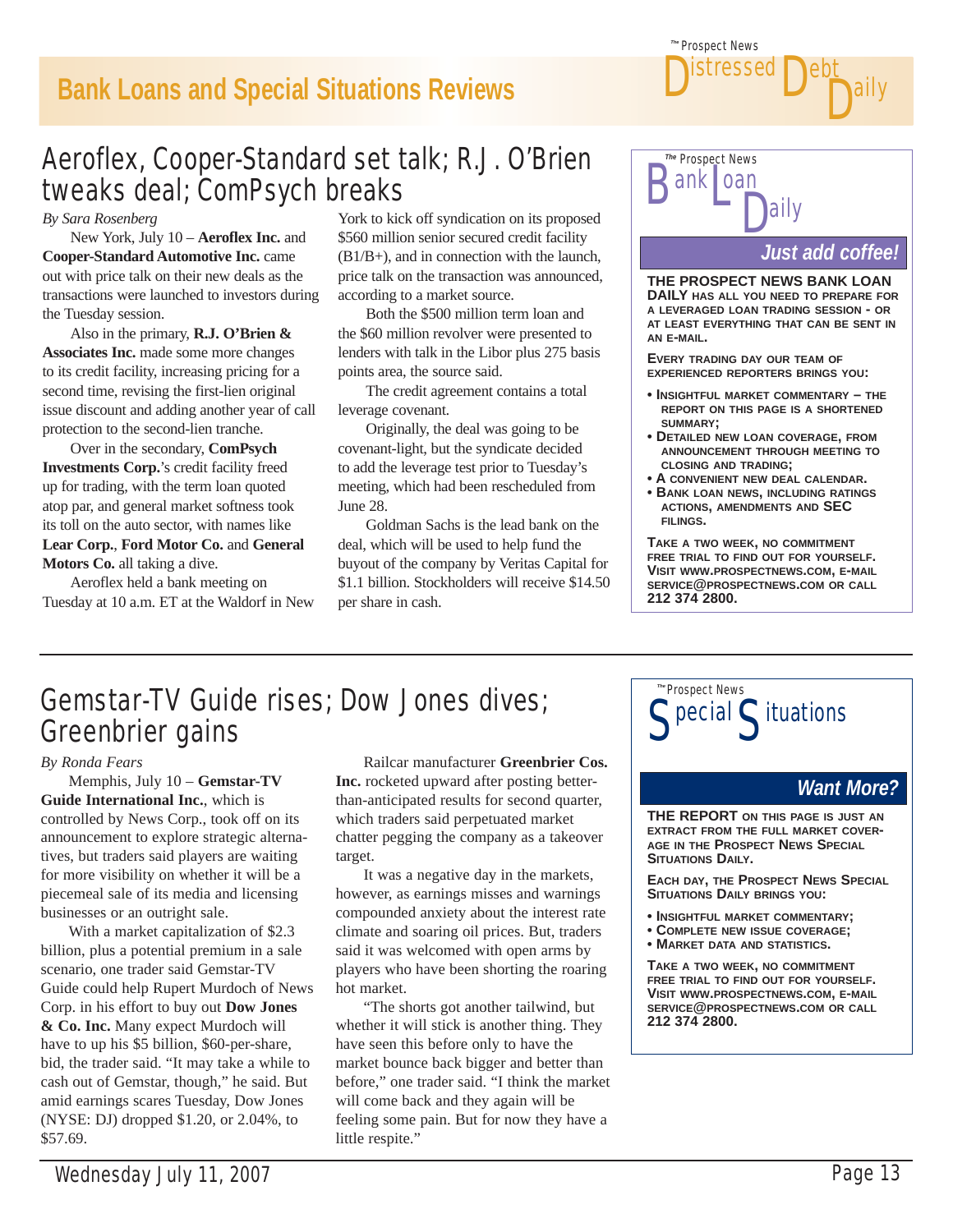## **Recent DIP Facilities**

| The Prospect News |  |
|-------------------|--|
| ISTRESSEO         |  |

| <b>Date</b> | <b>Issuer</b>                                           | <b>Amount</b> | Loan      | <b>Maturity</b> | Rate            | <b>Commitment</b><br>Fee | <b>Banks</b>                      |
|-------------|---------------------------------------------------------|---------------|-----------|-----------------|-----------------|--------------------------|-----------------------------------|
| 7/5/2007    | Exaeris, Inc.                                           | \$2           | revolver  |                 | 9.50%           |                          | <b>Jack Kachkar</b>               |
| 7/2/2007    | MediCor Ltd.                                            | \$1.5         | revolver  | 1/31/2008       | 8.50%           |                          | Silver Oak Capital,<br>LLC; HFTP  |
| 6/25/2007   | Pacific Lumber Co.                                      | \$75          | revolver  | $\mathbf{1}$    |                 | 50                       | Marathon                          |
| 6/21/2007   | <b>Ritchie Risk-Linked</b><br><b>Strategies Trading</b> | \$30          | revolver  | 11/1/2007       | $L + 350$       |                          | <b>ABN</b>                        |
| 6/11/2007   | <b>Tweeter Home</b><br>Entertainment Group, Inc.        | \$60          | revolver  | 1/11/2008       | $L+225$         |                          | <b>GECC</b>                       |
| 6/8/2007    | Hancock Fabrics, Inc.                                   | \$17.5        | revolver  |                 | $L+500$         |                          | Ableco                            |
| 5/18/2007   | <b>Blast Energy Services, Inc.</b>                      | \$0.5         | revolver  | 0.5             | 8%              |                          | <b>Eric McAfee LLC</b>            |
| 5/4/2007    | Federal-Mogul Corp.                                     | \$330         | term loan |                 | $L + 175$       |                          | Citigroup,<br>JPMorgan            |
| 5/4/2007    | Sea Containers Ltd.                                     | \$25          | revolver  | $\overline{2}$  | $L + 400$       |                          | Caspian, Dune,<br>Trilogy         |
| 5/4/2007    | Sea Containers Ltd.                                     | \$151.5       | term loan | 2               | $L + 350$       |                          | Caspian, Dune,<br>Trilogy         |
| 5/1/2007    | Pac-West Telecomm, Inc.                                 | \$18.5        | revolver  | 0.5             | 13%             |                          | <b>Columbia Ventures</b><br>Corp. |
| 4/26/2007   | All American<br>Semiconductor, Inc.                     | \$25          | revolver  |                 | Base+300        |                          | Harris                            |
| 4/19/2007   | Port Townsend Paper Corp.                               | \$50          | term loan | 8/26/2007       | $L + 550$       |                          | <b>WFC</b>                        |
| 4/18/2007   | <b>Bayonne Medical Center</b>                           | \$30          | revolver  | 2               | $L + 400$       | 75                       | Kimco                             |
| 4/12/2007   | Joan Fabrics Corp.                                      | \$8           | revolver  | 0.5             | <b>Base+300</b> |                          | <b>Banc of America</b>            |